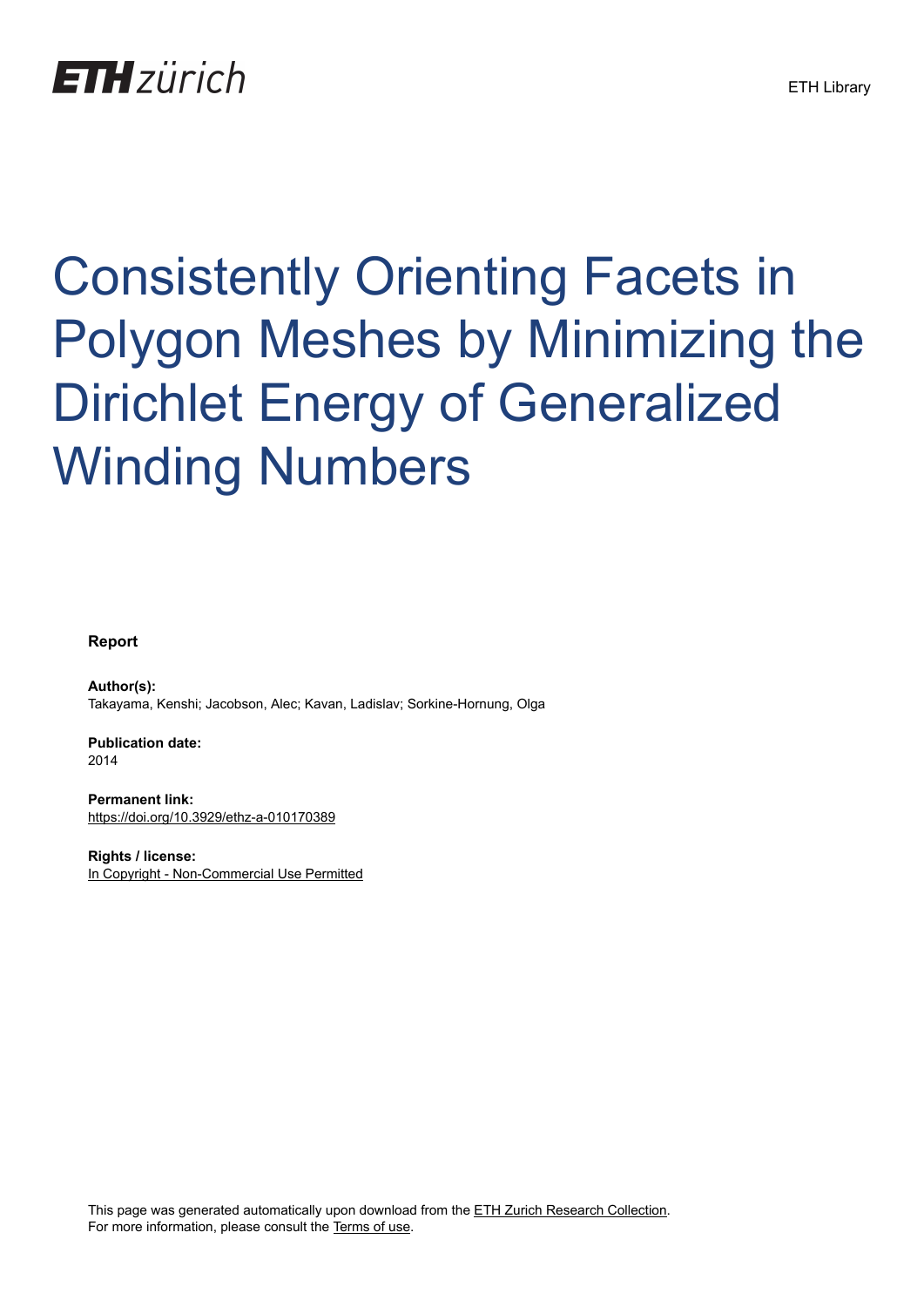### Consistently Orienting Facets in Polygon Meshes by Minimizing the Dirichlet Energy of Generalized Winding Numbers

Kenshi Takayama ETH Zurich

Alec Jacobson ETH Zurich

Ladislav Kavan University of Pennsylvania Olga Sorkine-Hornung ETH Zurich

#### Abstract

Jacobson et al. [JKSH13] hypothesized that the local coherency of the generalized winding number function proposed in that work could be used to correctly determine consistent facet orientations in polygon meshes. We report on an approach to consistently orienting facets in polygon meshes by minimizing the Dirichlet energy of generalized winding numbers. While the energy can be concisely formulated and efficiently computed, we found that this approach is fundamentally flawed and is unfortunately not applicable for most handmade meshes shared on popular mesh repositories such as Google 3D Warehouse.

#### 1 Introduction

The robust inside-outside segmentation method based on the generalized winding number proposed by Jacobson et al. [JKSH13] assumes that the polygonal facets in the input mesh are consistently oriented. If this assumption does not hold, which is often the case for hand-made meshes shared on the Internet (e.g., Google 3D Warehouse), it is necessary to first correct the facet orientations. In this technical report, we present an approach to correcting inconsistent facet orientations based on the Dirichlet energy of the generalized winding number. Our motivation came from the fact that if the mesh is watertight and its facets are consistently oriented, the generalized winding number is piecewise constant, and hence its Dirichlet energy is zero. Our intuition was that for a mesh with various imperfections such as holes and intersections, more consistently oriented facets would result in a smaller Dirichlet energy of the corresponding generalized winding number.

#### 2 Method

#### 2.1 Patch extraction

As a preprocessing step, facets that are topologically connected and forming a two-manifold surface are grouped together as a patch, similar to Borodin et al.'s method [BZK04]. If the mesh has non-manifold edges, the mesh is split around these edges, and multiple patches are generated. All facets belonging to the same patch share the same decision about whether they should be flipped or not in the output. Given n patches, our goal is to seek an assignment for n binary variables representing whether the *i*-th patch  $\mathcal{P}_i$ should be flipped or not  $(1 \leq i \leq n)$ .

#### 2.2 Generalized winding numbers

Let us first review the concept of generalized winding numbers [JKSH13]. The generalized winding number (hereafter we drop the word "generalized") at a point  $\mathbf{p} \in \mathbb{R}^3$  is defined as

$$
w(\mathbf{p}) = \frac{1}{4\pi} \sum_{\tau \in \mathcal{M}} \theta_{\tau}(\mathbf{p}) \tag{1}
$$

where M is the input mesh (denoted as a set of facets),  $\tau \in M$  is a facet in M, and  $\theta_{\tau}$  is the signed solid angle subtended by  $\tau$  viewed from **p**. Note that the sign of the angle is defined to be positive for points in the half space corresponding to the back side of a facet. In particular, the winding number of points inside and outside a watertight mesh is 1 and 0, respectively.

#### 2.3 Dirichlet energy of the winding number

Since the winding number of a watertight and consistently oriented mesh is piecewise constant and hence its Dirichlet energy is zero, our intuition is that the Dirichlet energy of the winding number for an imperfect mesh should decrease as its facet orientations become more consistent. We give a mathematical formulation of the Dirichlet energy in the following.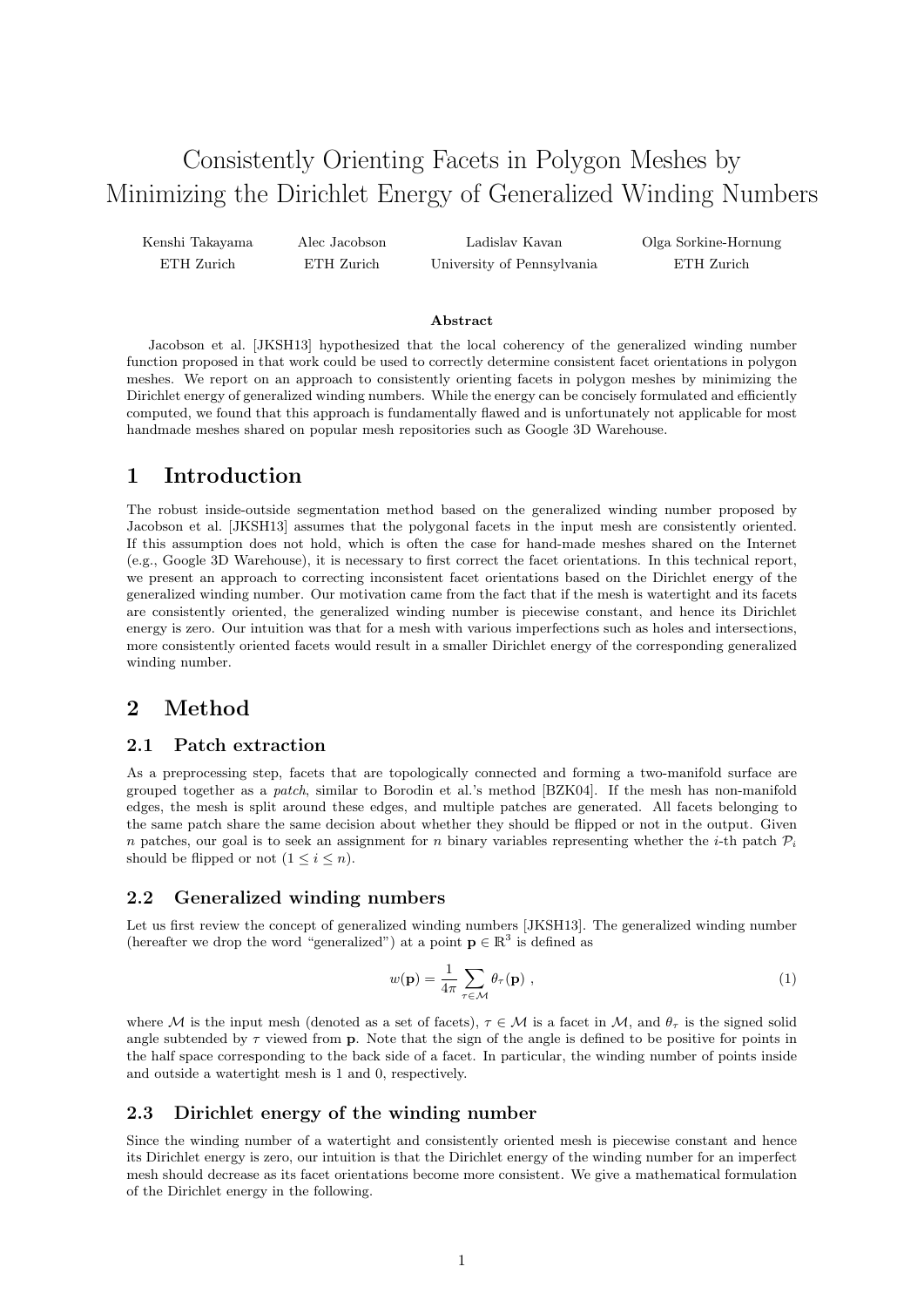For each *i*-th patch  $\mathcal{P}_i \subseteq \mathcal{M}$  (1 ≤ *i* ≤ *n*), we want to determine a binary variable  $s_i \in \{+1, -1\}$  called sign, where  $s_i = -1$  means that all facets in  $\mathcal{P}_i$  should be flipped in the output. Now we can define the winding number with respect to the given sign  $\mathbf{s} = (s_1, \dots, s_n)$  as

$$
w_{s}(\mathbf{p}) = \frac{1}{4\pi} \sum_{i=1}^{n} s_{i} \sum_{\tau \in \mathcal{P}_{i}} \theta_{\tau}(\mathbf{p}) .
$$
 (2)

Note that the orientation of each triangle  $\tau$  is fixed to the original configuration when computing  $\theta_{\tau}$ . The Dirichlet energy of  $w_s$  denoted as  $E(s)$  is a function of s and is defined as the integral of the gradient magnitude squared of  $w_s$  over the volumetric domain  $\Omega = \mathbb{R}^3 \setminus \mathcal{M}$ :

$$
E(\mathbf{s}) = \int_{\mathbf{p} \in \Omega} \left\| \nabla w_{\mathbf{s}}(\mathbf{p}) \right\|^2 dV \tag{3}
$$

Reorganizing the integrand as

$$
\|\nabla w_{\mathbf{s}}(\mathbf{p})\|^2 = \left\|\frac{1}{4\pi}\sum_{i=1}^n s_i \sum_{\tau \in \mathcal{P}_i} \nabla \theta_\tau(\mathbf{p})\right\|^2 \tag{4}
$$

$$
= \frac{1}{16\pi^2} \left( \sum_{i=1}^n s_i \sum_{\tau \in \mathcal{P}_i} \nabla \theta_\tau(\mathbf{p}) \right) \cdot \left( \sum_{j=1}^n s_j \sum_{\mu \in \mathcal{P}_j} \nabla \theta_\mu(\mathbf{p}) \right) \tag{5}
$$

$$
= \frac{1}{16\pi^2} \sum_{i=1}^n \sum_{j=1}^n s_i s_j \left( \sum_{\tau \in \mathcal{P}_i} \nabla \theta_\tau(\mathbf{p}) \right) \cdot \left( \sum_{\mu \in \mathcal{P}_j} \nabla \theta_\mu(\mathbf{p}) \right), \tag{6}
$$

the energy can be written concisely in quadratic form as

$$
E(\mathbf{s}) = \mathbf{s}^\top \mathbf{Q} \mathbf{s} \tag{7}
$$

where  $Q$  is an  $n$ -by- $n$  matrix with elements

$$
Q_{ij} = \frac{1}{16\pi^2} \sum_{\tau \in \mathcal{P}_i} \sum_{\mu \in \mathcal{P}_j} \int_{\mathbf{p} \in \Omega} \nabla \theta_{\tau}(\mathbf{p}) \cdot \nabla \theta_{\mu}(\mathbf{p}) \, dV \,. \tag{8}
$$

Q is fixed per model independently of s. Our goal is to find a set of facet orientations  $s^*$  that gives the smallest Dirichlet energy:

$$
\mathbf{s}^* = \underset{\mathbf{s} \in \{-1, +1\}^n}{\text{arg min}} E(\mathbf{s}).\tag{9}
$$

Since  $s_i^2 = 1$ , the energy can be further reorganized as

$$
E(\mathbf{s}) = 2\sum_{i=1}^{n-1} \sum_{j=i+1}^{n} s_i s_j Q_{ij} + \underbrace{\sum_{i=1}^{n} Q_{ii}}_{\text{const.}}.
$$
 (10)

Ignoring the diagonals of Q, we can also consider

$$
\tilde{E}(\mathbf{s}) = \sum_{i=1}^{n-1} \sum_{j=i+1}^{n} s_i s_j Q_{ij} \tag{11}
$$

as the energy instead.

#### 2.4 Computing the Dirichlet energy

We need to compute  $Q_{ij}$  in order to evaluate  $E(\mathbf{s})$ . A straightforward approach would be to tessellate the finite volume around the input mesh with sufficiently large volume and fine resolution to capture the variations of the winding numbers and then numerically compute the integral over this tessellation. However, this approach can be computationally expensive, especially when the mesh contains many small details and a fine tessellation is needed for achieving sufficient accuracy.

Fortunately, since the winding number function is harmonic (i.e.,  $\Delta w(\mathbf{p}) = 0$ ) [JKSH13], we can convert the volumetric integral over the domain  $\Omega$  into a surface integral over the domain boundary  $\partial\Omega$  using Green's first identity. For a once differentiable scalar function  $\psi$  and a twice differentiable scalar function  $\phi$ , Green's first identity states

$$
\int_{\Omega} \psi \Delta \phi \, dV + \int_{\Omega} \nabla \psi \cdot \nabla \phi \, dV = \int_{\partial \Omega} \psi (\nabla \phi \cdot \mathbf{n}) \, dS \tag{12}
$$

where **n** is an outgoing normal at the domain boundary (the positional variable **p** is omitted here for brevity). By substituting  $\psi = \theta_{\tau}$  and  $\phi = \theta_{\mu}$  and recalling that winding numbers are harmonic, we get

$$
\int_{\Omega} \theta_{\tau} \Delta \theta_{\mu} dV + \int_{\Omega} \nabla \theta_{\tau} \cdot \nabla \theta_{\mu} dV = \int_{\partial \Omega} \theta_{\tau} (\nabla \theta_{\mu} \cdot \mathbf{n}) dS , \qquad (13)
$$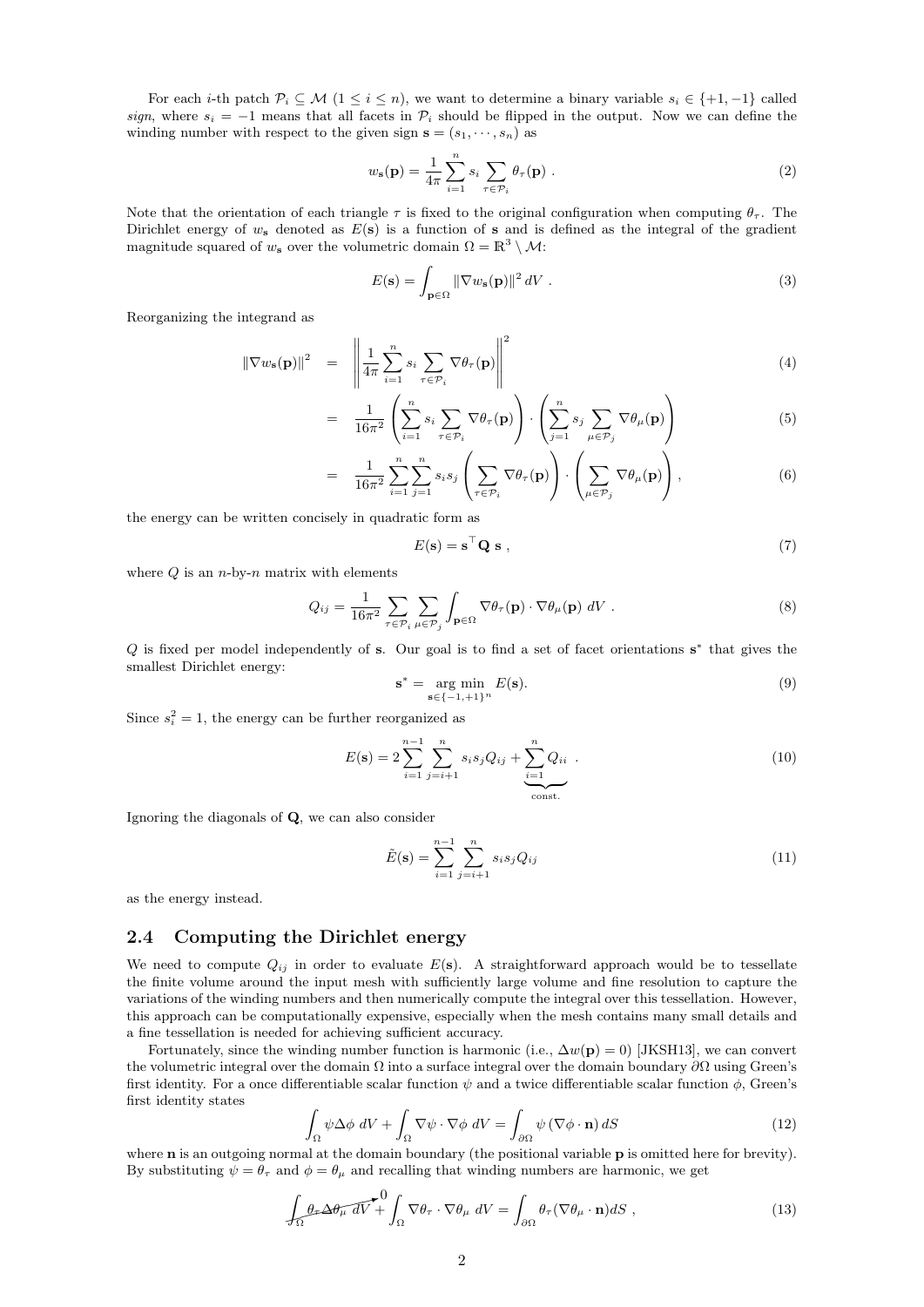which shows that the volumetric integral in  $(8)$  is now converted to a surface integral.

To compute this surface integral, we make the following notes on the domain and its boundary. The domain  $\Omega$  consists of the entire 3D space  $\mathbb{R}^3$  with a hole of infinitesimally thin slab carved out by each facet  $\tau \in \mathcal{M}$ , and the domain boundary  $\partial \Omega$  consists of such holes. Each hole corresponding to  $\tau$  has its front and back sides denoted by  $\tau^+$  and  $\tau^-$ , respectively. Note that the domain's outgoing normals on  $\tau^+$  and  $\tau^-$  are pointing toward the hole and are opposite to each other, see Figure 1. Now the domain boundary can be written as

$$
\partial \Omega = \bigcup_{\tau \in \mathcal{M}} \tau^+ \cup \tau^-.
$$
 (14)

For a facet  $\tau \in \mathcal{M}$  and a point on it  $\mathbf{p} \in \tau$ , let us denote the corresponding point on the front and back sides as  $p^+ \in \tau^+$  and  $p^- \in \tau^-$ , respectively. Then, it is easy to see that the following properties hold:

$$
\theta_{\tau}(\mathbf{p}^+) = -\theta_{\tau}(\mathbf{p}^-) = -2\pi \tag{15}
$$

$$
\nabla \theta_{\tau}(\mathbf{p}^+) = \nabla \theta_{\tau}(\mathbf{p}^-), \qquad (16)
$$

where the latter is due to the derivative of the arctangent. Note that  $\theta_{\tau}$  and  $\nabla \theta_{\tau}$  are undefined along the edges of  $\tau$ ; we simply ignore the edge parts (i.e., parts connecting  $\tau^+$  and  $\tau^-$ ) in the surface integral, since the measure of all the edges vanishes (as opposed to the measure of the facets' interiors).



Figure 1: Notations for the domain boundary.

For any other third facet  $\gamma \neq \tau$ ,  $\theta_{\tau}$  and  $\nabla \theta_{\mu}$  take the same value on  $\gamma^{+}$  and  $\gamma^{-}$ . Therefore,

$$
\int_{\gamma^+ \cup \gamma^-} \theta_\tau (\nabla \theta_\mu \cdot \mathbf{n}) dS = \int_{\gamma^+} \theta_\tau (\nabla \theta_\mu \cdot \mathbf{n}) dS + \int_{\gamma^-} \theta_\tau (\nabla \theta_\mu \cdot \mathbf{n}) dS \tag{17}
$$

$$
= \int_{\gamma^+} \theta_\tau (\nabla \theta_\mu \cdot \mathbf{n}) dS + \int_{\gamma^+} \theta_\tau (\nabla \theta_\mu \cdot (-\mathbf{n})) dS \tag{18}
$$

$$
= 0 \tag{19}
$$

where in (18) we replaced the integral over  $\gamma^-$  with an integral over  $\gamma^+$  with a negated surface normal. Therefore, the integral over  $\partial\Omega$  is reduced to an integral over  $\tau^+ \cup \tau^-$ , i.e.,

$$
\int_{\partial\Omega} \theta_{\tau} (\nabla \theta_{\mu} \cdot \mathbf{n}) dS = \sum_{\gamma \in \mathcal{M}} \int_{\gamma^+ \cup \gamma^-} \theta_{\tau} (\nabla \theta_{\mu} \cdot \mathbf{n}) dS \tag{20}
$$

$$
= \int_{\tau^+ \cup \tau^-} \theta_\tau (\nabla \theta_\mu \cdot \mathbf{n}) dS \ . \tag{21}
$$

Using the properties above, we arrive at:

$$
\int_{\tau^+ \cup \tau^-} \theta_\tau (\nabla \theta_\mu \cdot \mathbf{n}) dS = \int_{\tau^+} (-2\pi) (\nabla \theta_\mu \cdot \mathbf{n}) dS + \int_{\tau^-} (2\pi) (\nabla \theta_\mu \cdot \mathbf{n}) dS \tag{22}
$$

$$
= -2\pi \int_{\tau^+} \nabla \theta_\mu \cdot \mathbf{n} \, dS + 2\pi \int_{\tau^+} \nabla \theta_\mu \cdot (-\mathbf{n}) \, dS \tag{23}
$$

$$
= -4\pi \int_{\tau^+} \nabla \theta_\mu \cdot \mathbf{n} \, dS \,. \tag{24}
$$

In summary,  $Q_{ij}$  is computed as

$$
Q_{ij} = \sum_{\tau \in \mathcal{P}_i} \sum_{\mu \in \mathcal{P}_j} F(\tau, \mu)
$$
\n(25)

where

$$
F(\tau,\mu) = -\frac{1}{4\pi} \int_{\mathbf{p}\in\tau^{+}} \nabla \theta_{\mu}(\mathbf{p}) \cdot \mathbf{n}(\mathbf{p}) \, dS \,. \tag{26}
$$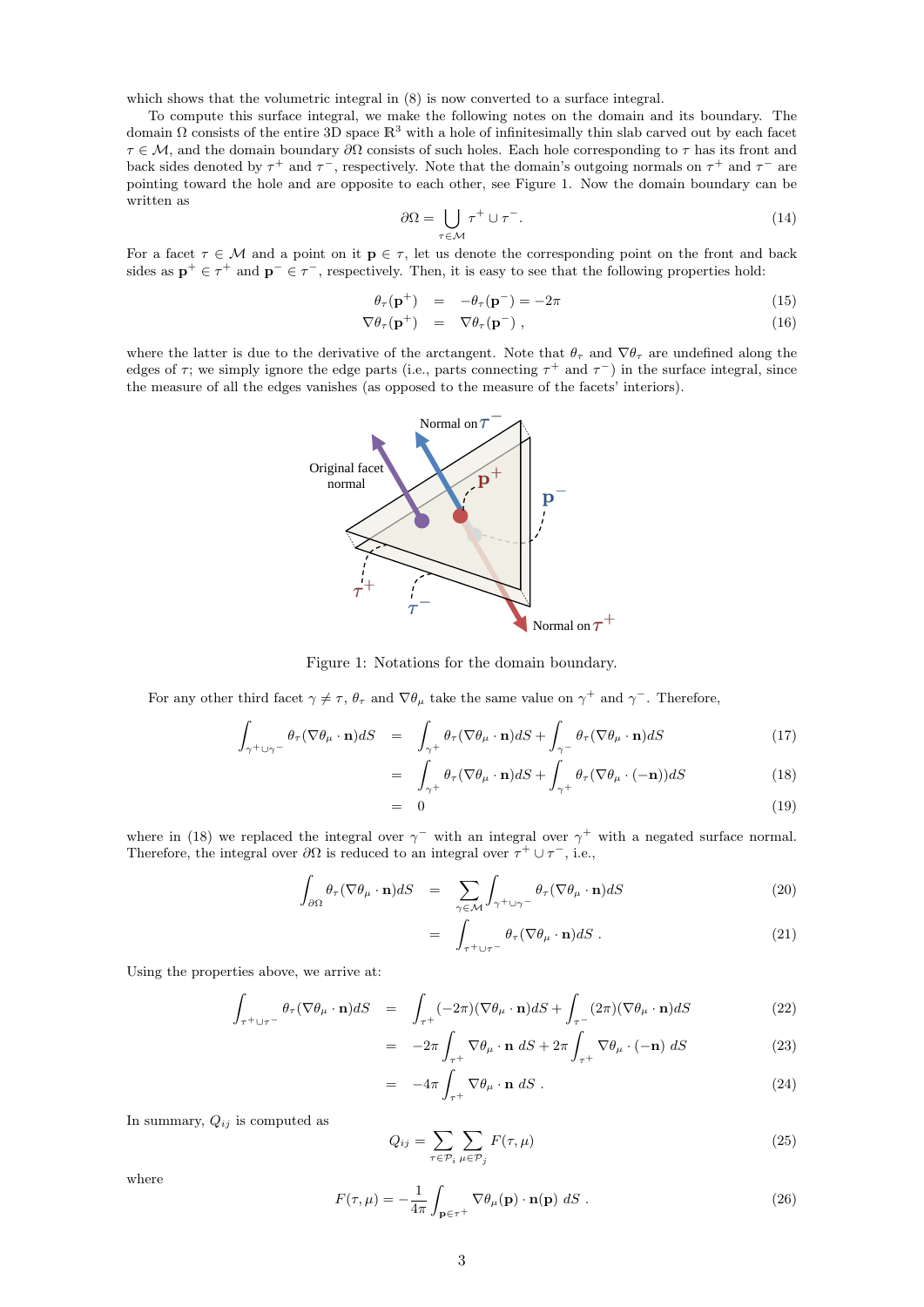#### 2.5 Convergence of the Dirichlet energy

By deriving an analytic form of  $F(\tau, \mu)$  using MAPLE, we found that it evaluates to infinity (either positive or negative depending on relative orientation of  $\tau$  and  $\mu$ ) when some edges of  $\tau$  and  $\mu$  coincide geometrically. An intuitive explanation for this is that the magnitude of  $\nabla \theta_\mu(\mathbf{p})$  becomes infinitely large when  $\mathbf{p} \in \tau^+$  goes infinitesimally close to the edges of  $\tau$  that are geometrically coinciding with the edges of  $\mu$ . In particular, the diagonal entries  $Q_{ii}$  always evaluate to positive infinity. Although we can ignore the diagonals using (11), off-diagonal entries  $Q_{ij}$  can still evaluate to infinity if some boundary edges of  $\mathcal{P}_i$  and  $\mathcal{P}_j$  coincide geometrically. In our experiments, we numerically evaluate the energy with a sufficiently fine discretization of  $\partial\Omega$  where the finite entries in **Q** are converged.

#### 2.6 Finding the minimizer of the Dirichlet energy

The minimization problem in (9) is referred to as Quadratic Unconstrained Binary Optimization (QUBO). QUBO is NP-hard, and various heuristic methods exist [BHT07]. In our experiments, we take a brute force approach and exhaustively search for the optimal solution, so that we can examine the nature of our approach with small toy examples.

#### 3 Results

We implemented our approach in 3D as well as in 2D where the input consists of open or closed polylines (still referred to as "patches" in the following) and the same formulation applies. Although here we show our experiments only in 2D for the ease of visualization, the same argument also holds in 3D. Figure 2 shows cases where the input corresponds to the boundary of a solid shape with some missing pieces. In such cases, our algorithm produces the expected results, i.e., it orients the facets consistently and correctly identifies the shape's interior. On the other hand, Figure 3 shows a case where our approach is fundamentally flawed: the input has some small patches attached to larger patches, and those small patches are oriented inside-out. The fundamental reason for this is that the Dirichlet energy only measures the variation of the function while ignoring the sign, and hence there is no penalty for orienting facets inside-out.



Figure 2: Examples where our approach produces reasonable results. The input polylines are represented by white lines with their orientations indicated by yellow arrows. The number below each image is the Dirichlet energy of the corresponding winding number function. The color maps represent the associated winding numbers, where higher winding numbers correspond to warmer colors (the actual mapping is slightly adjusted for each image to better visualize the distribution).



Figure 3: An example representing a torso with two small objects attached to the shoulder and the side. Our approach results in those small attachments oriented inside-out.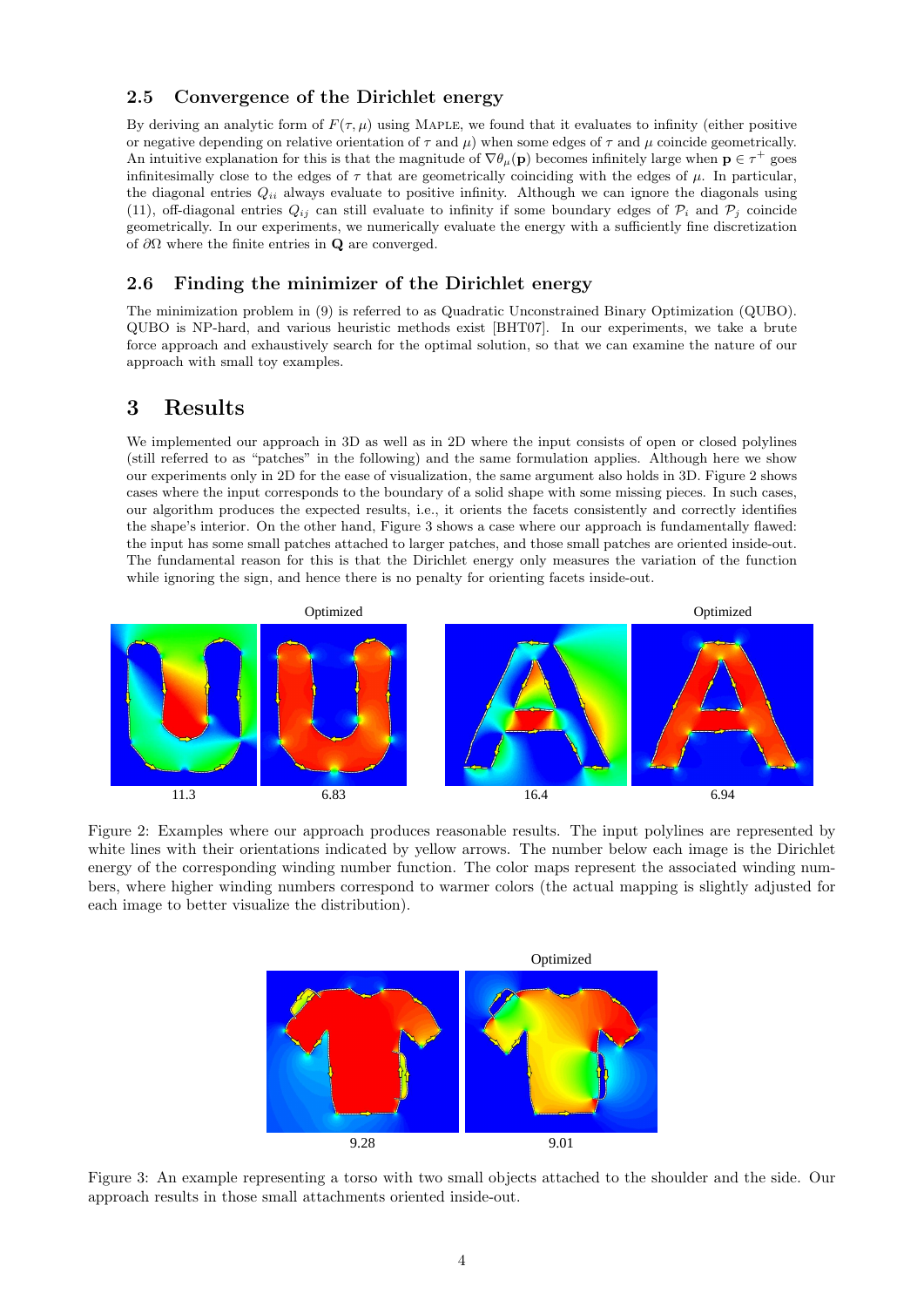For an intuitive explanation of this behavior, it is useful to consider the *closure* of a patch  $P$  denoted as  $\overline{P}$  [JKSH13], where the union of P and  $\overline{P}$  bounds a finite volumetric domain  $\Omega_{\mathcal{P}}$  (i.e.,  $\partial \Omega_{\mathcal{P}} = \mathcal{P} \cup \overline{\mathcal{P}}$ ). Denoting the winding number defined by a patch  $P$  as  $w_P(\mathbf{p})$ , the following holds:

$$
w_{\mathcal{P}}(\mathbf{p}) + w_{\bar{\mathcal{P}}}(\mathbf{p}) = \begin{cases} 1, & \mathbf{p} \in \Omega_{\mathcal{P}} \\ 0, & \text{otherwise} \end{cases} . \tag{27}
$$

Since the right hand side of (27) is piecewise-constant, the following also holds:

$$
\nabla w_{\mathcal{P}}(\mathbf{p}) = -\nabla w_{\bar{\mathcal{P}}}(\mathbf{p}) . \tag{28}
$$

Let us now consider a simple case with two patches  $P_1$  and  $P_2$  as shown in Figure 4. We can decompose the gradient and apply the above observation as:

$$
\nabla w_{\mathcal{P}_1 \cup \mathcal{P}_2}(\mathbf{p}) = \nabla w_{\mathcal{P}_1}(\mathbf{p}) + \nabla w_{\mathcal{P}_2}(\mathbf{p}) \tag{29}
$$

$$
= -\nabla w_{\bar{\mathcal{P}}_1}(\mathbf{p}) - \nabla w_{\bar{\mathcal{P}}_2}(\mathbf{p}) . \qquad (30)
$$

It is clear in the figure that the current configuration of  $\bar{\mathcal{P}}_1$  and  $\bar{\mathcal{P}}_2$  yields smaller Dirichlet energy than the other configuration, and hence  $\mathcal{P}_2$  is oriented this way in our approach.



Figure 4: An example showing the reason of why small attachments are oriented inside-out in our approach. Note again that the mapping between the winding number and the color is adjusted in each image to better visualize the function.

#### 4 Conclusion and future work

We conclude that the presented approach has a fundamental flaw and is not applicable for most handmade meshes. One direction for further exploration is to apply a similar approach to surface reconstruction from an unoriented point cloud  $[MDGD<sup>+</sup>10, LW10]$ , where only the positions of the points are given and finding good normals for the points is critical. In this case, the unknowns are the continuous normal directions, potentially making the problem easier. A key question, however, would be how to generalize the definition of winding numbers to point clouds.

#### Acknowledgements

We are grateful to Peter Kaufmann, Wenzel Jakob, Nobuyuki Umetani, Melina Skouras, Ilya Baran, and Ryan Schmidt for their advice and feedback. This work was supported in part by the ERC grant iModel